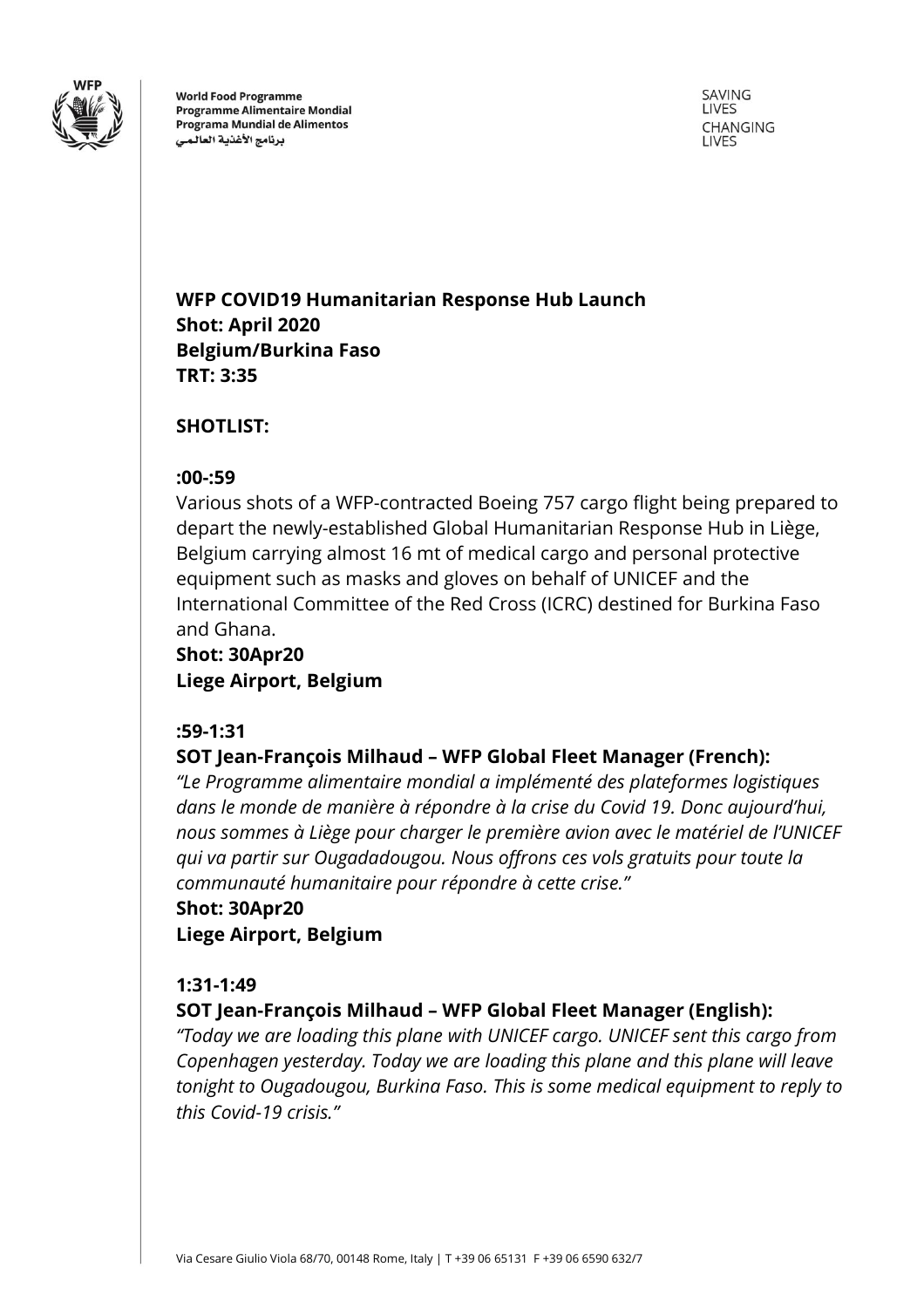

## **Shot: 30Apr20 Liege Airport, Belgium**

### **1:49-2:11**

## **WFP food distribution with COVID19 prevention methods.**

In Burkina Faso attacks from non-state armed groups and drought have displaced over 830,000 people in one year. On 09 March 2020, Burkina Faso registered its first two cases of COVID-19, a figure that increased rapidly and exceeded the mark of 300 less than 30 days later. It's one of the worst affected countries in all of Africa. In addition to WFP provides health information and is distributing food to more than 530,000 people putting in place a number of COVID-19 prevention measures including social distancing, sanitization and utilization of personal protective equipment.

# **Shot: 2Apr20**

**Kaya, Burkina Faso**

## **2:11-2:31**

## **Sawadogo Mariam receives a monthly ration of WFP food for her and her family.**

Sawadogo Mariam is from Tabrembin (Soum province, Sahel region) She is 29 years old with 3 children. Before the insurgency began she and her family were farmers and livestock breeders.

#### **Shot: 2Apr20**

**Kaya, Burkina Faso**

#### **2:31-2:56**

## **SOT Sawadogo Mariam (Moore):**

*"At the beginning, when the gunned men raided our village it was to steal our cattle and poultry. When they started killing people, men fled the village and they were*  later followed by women. When we reached Kelbo, they were killing people there *too, so we had to flee again."*

# **Shot: 2Apr20**

**Kaya, Burkina Faso**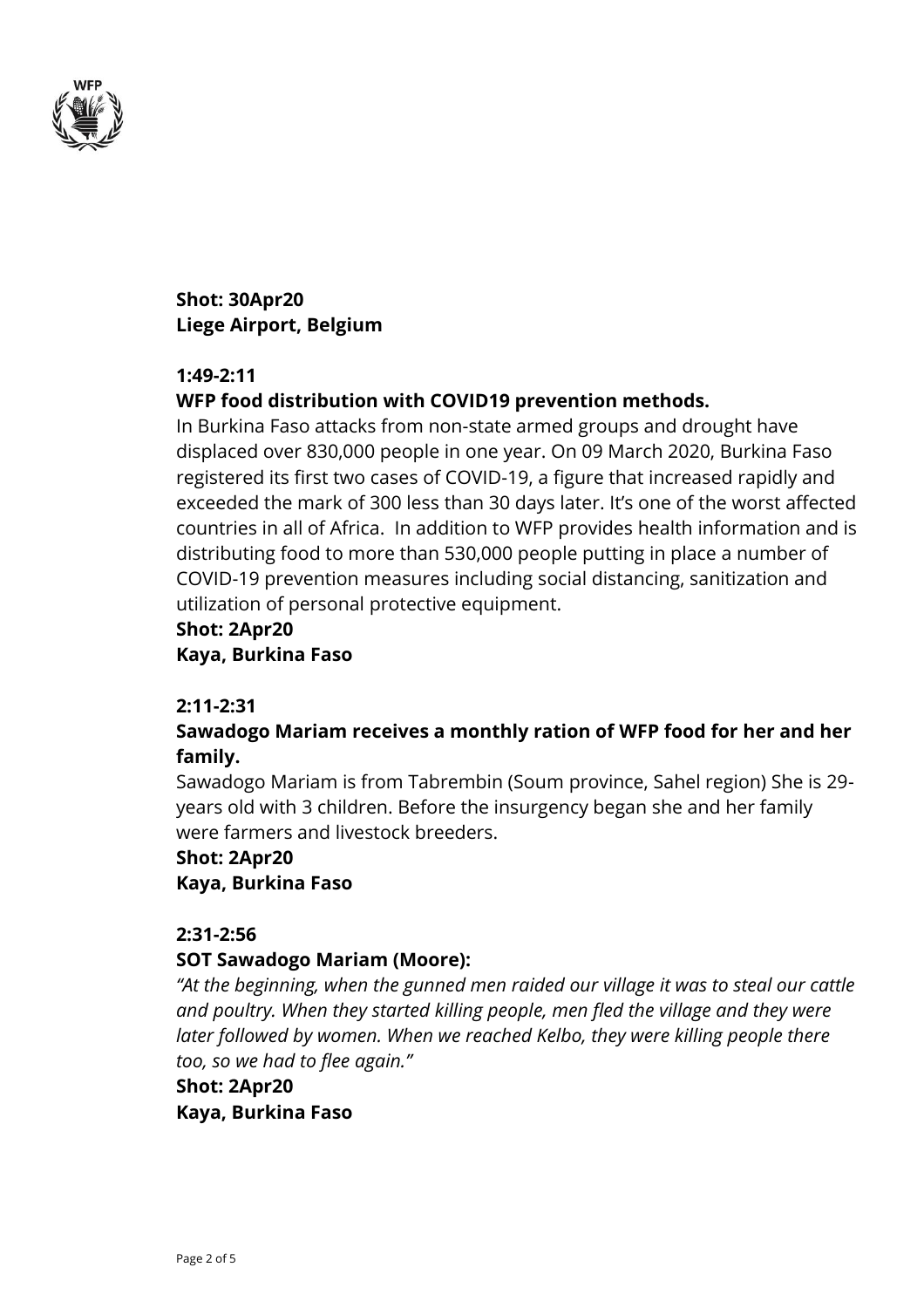

**2:56-3:05** Sawadogo Mariam prepares her family's meal with food from WFP **Shot: 2Apr20 Kaya, Burkina Faso**

#### **3:05-3:22**

#### **SOT Sawadogo Mariam (Moore):**

"Our habits have changed because of this disease (COVID-19). Now we wash our hands more regularly with soap before eating or drinking water. We strictly follow the sanitary rules that they taught to us to avoid the spread of the virus."

### **Shot: 2Apr20 Kaya, Burkina Faso**

**3:22-3:35** Sawadogo Mariam helps her children wash up before dinner **Shot: 2Apr20 Kaya, Burkina Faso**

#### **ENDS**

## **COVID-19: HUMANITARIAN AIR DELIVERIES TO AFRICA RAMPED UP WITH DISPATCH FROM UN'S NEW CARGO HUB IN BELGIUM**

**ROME/LIÈGE** – The United Nations World Food Programme (WFP) today kick-started a network of global logistics hubs that will support the entire aid community and ensure the delivery of vital medical and humanitarian supplies to developing countries at a time when commercial air transport is at a virtual standstill.

"The window of opportunity to surge medical and humanitarian equipment into Africa to curb the pandemic is closing fast," said Amer Daoudi, WFP's COVID-19 Response Director. "Our global logistics support system is up-and-running, and this delivery marks the first of many cargo shipments we will fly to all corners of the globe," he added.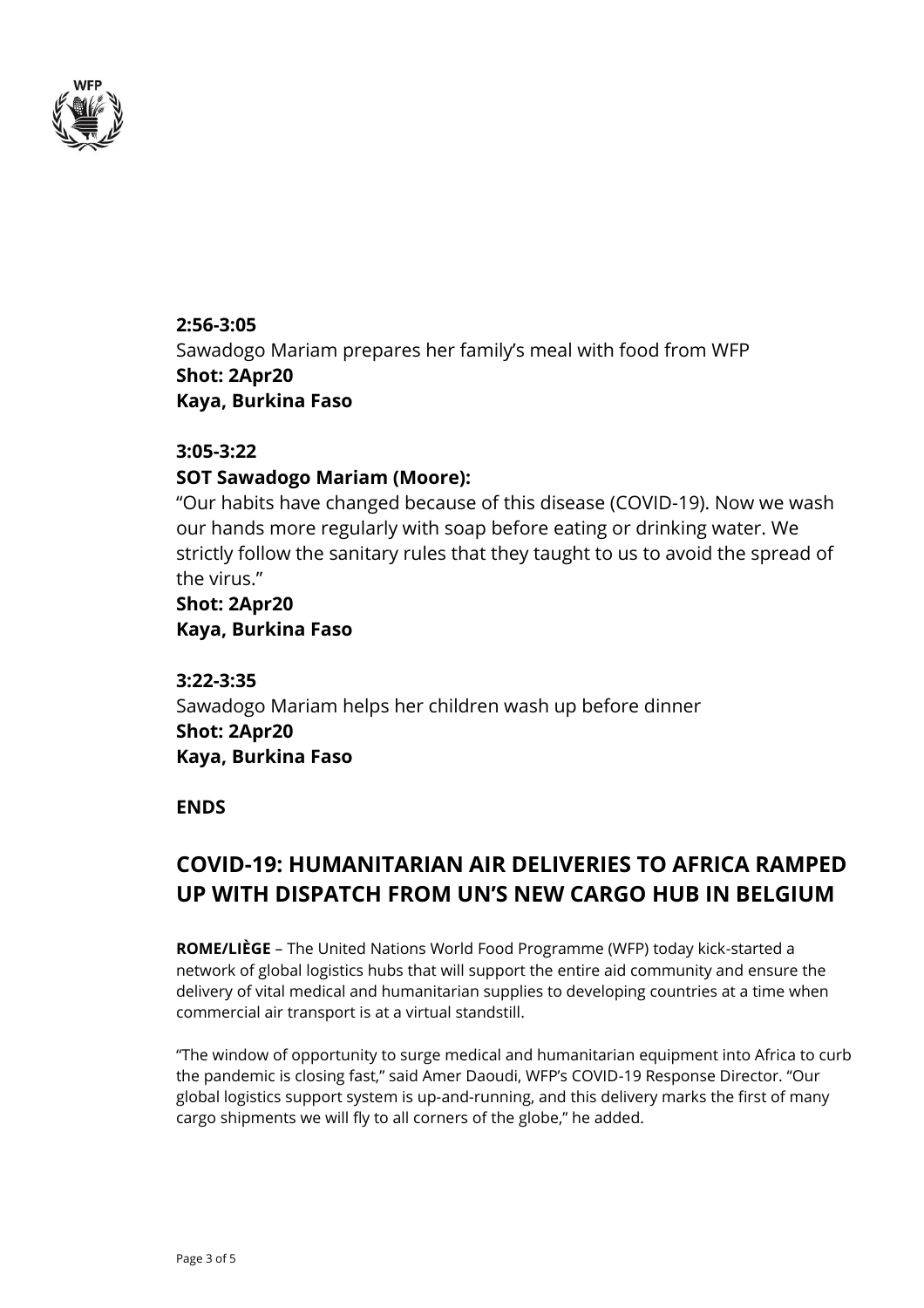

A WFP-contracted Boeing 757 cargo flight departed the newly-established Global Humanitarian Response Hub in Liège, Belgium carrying almost 16 mt of medical cargo and personal protective equipment like masks and gloves on behalf of UNICEF and the International Committee of the Red Cross (ICRC) destined for Burkina Faso and Ghana.

WFP is setting up the logistics backbone for global COVID-19 efforts, rolling out a global huband-spokes system of air links to dispatch vital medical and humanitarian cargo and transport health workers to the front lines of the pandemic. Global Humanitarian Response Hubs located close to where medical supplies are manufactured in Liège, Dubai, and China will link to regional hubs in Ethiopia, Ghana, Malaysia, Panama, Dubai, and South Africa, where a fleet of smaller aircraft will be on standby to move cargo and personnel into priority countries. The network builds on pre-existing UN Humanitarian Response Depots (UNHRD) - including Brindisi in Italy.

WFP expects to transport the equivalent of 37 Boeing 747 planeloads over the next six weeks from China and Malaysia to 130 countries around the world. Once the service is fully up and running, as many as 350 cargo and another 350 passenger flights could fly every month.

While this flight is the first from the new hub in Liège, WFP has dispatched more than 300 metric tonnes of humanitarian and medical cargo to 89 countries, since late January, supporting governments and health partners in their response to COVID-19. These shipments include masks, gloves, ventilators, testing kits and thermometers.

Aid agencies and health authorities have been struggling to get supplies to fragile settings. They are hindered by the breakdown of global supply chains, the collapse of commercial air travel, border closures, and disruptions to shipping. WFP's logistics network will bridge the gap in essential services, ensuring humanitarian and health responders on the frontlines of the pandemic can stay and deliver lifesaving assistance.

WFP is also mounting a regional passenger air service to ferry humanitarian and health workers across East and West Africa to overcome disruptions to commercial air services, with the first flights expected in coming days. The service will be expanded to the Middle East, Latin America and Asia soon. WFP also stands ready to set up air links with Geneva and Rome if commercial services are disrupted.

"To put it simply – without our logistics support, the response to COVID-19 in the world's most fragile settings would stutter to a halt, leaving millions at risk" Daoudi added.